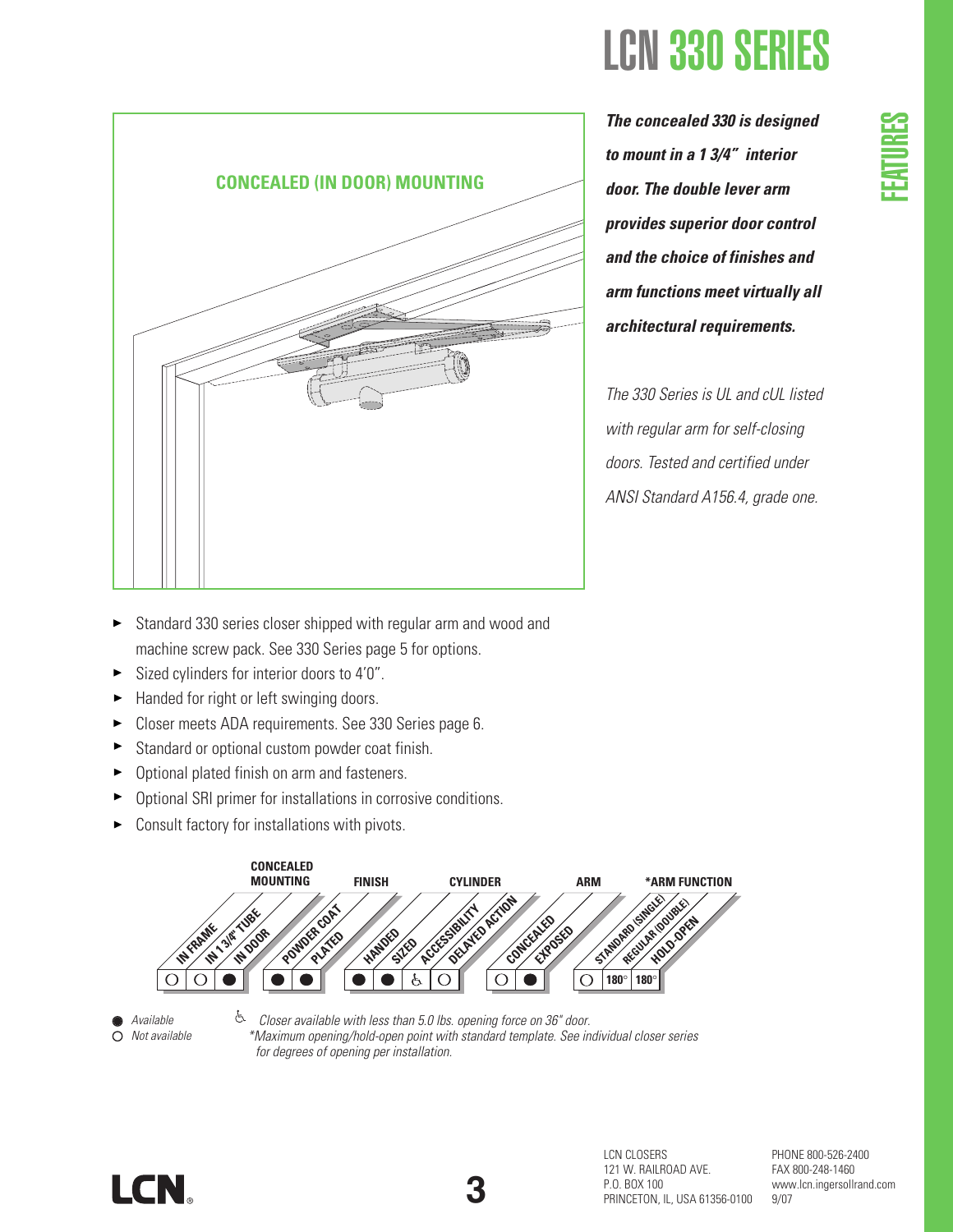# LCN 330 SERIES

## **CONCEALED MOUNTING**

For interior doors. Single acting cylinder in top rail of door. Exposed arm with soffit plate on hinge side of door.

## **MAXIMUM OPENING**

Can be templated for 110°,  $(A) = 35/8$ " (92 mm)  $(B) = 75/8$ " (194 mm) 130°,  $(A) = 25/8$ " (67 mm)  $(B) = 65/8"$  (168 mm) or 180°,  $(A) = 15/8$ " (41 mm)  $(B) = 55/8$ " (143 mm) trim permitting.

Hold-open points up to maximum opening with hold-open arms.

Arm clearance above door. Regular and H180 hold-open arm require  $\mathbb{C} = 3/4$ " (19 mm). Hold-open arm requires  $\mathbb{C}$  = 1 1/4" (32 mm).

## **Options**

- ► Hold-open or H180 hold-open arm.
- ▶ Consult factory for installations with pivots.

## **Special Templates**

Customized installation templates or products may be available to solve unusual applications. Contact LCN for assistance.



- **Butt Hinges** should not exceed 5" (127 mm) in width.
- **Auxiliary Stop** is recommended at hold-open point or where a door  $\blacktriangleright$ cannot swing 180°.
- $\blacktriangleright$ **Top Rail** minimum 4" (102 mm) required.
- **Door Thickness** 1 3/4" (44 mm) minimum. Please consult the door  $\blacktriangleright$ manufacturer to assure that the door integrity and warranty is maintained after installing the 330 Series door closer in a 1 3/4" thick wood door.
- $\blacktriangleright$ **Soffit Shoe** mortised into head frame.

**4**

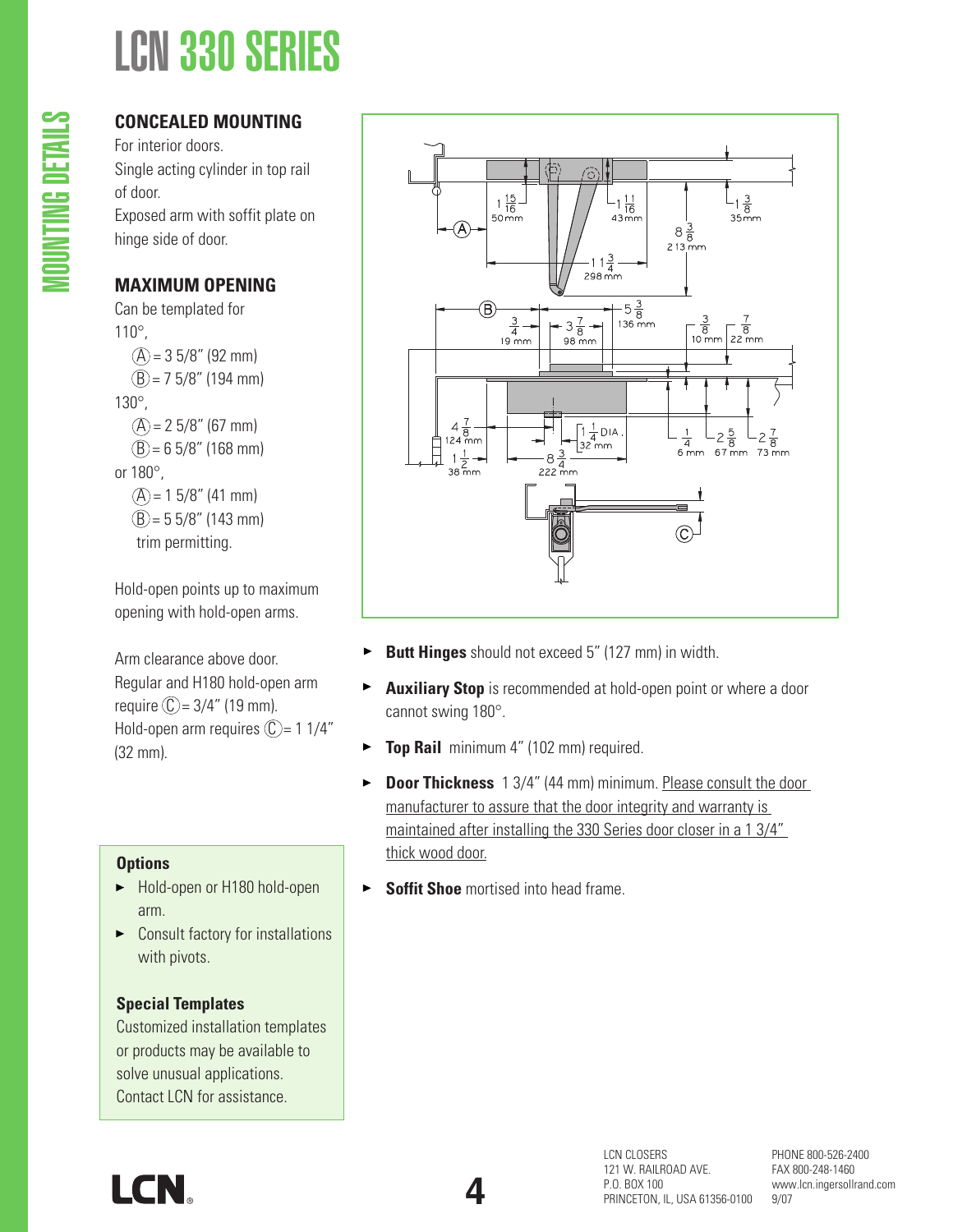# LCN 330 SERIES

## **CYLINDERS**

### **CYLINDER, 330-3071**

Standard, handed, cast iron cylinder assembly with mounting plate. For various applications see "Table of Sizes" on 330 Series page 6.

## **ARMS**

**REGULAR ARM, 330-3077** Handed arm.







## **HOLD-OPEN ARM, 330-3049**

Optional, handed arm provides hold-open function for 100° and 130° template, adjustable at elbow.

### **HOLD-OPEN H180 ARM, 330-3049H180**

Optional, handed arm provides hold-open function for 180° template, adjustable at soffit shoe.



 $\sim$ <u>ہے</u> E Co Co  $\blacksquare$ RIE S



PHONE 800-526-2400 FAX 800-248-1460 www.lcn.ingersollrand.com 9/07